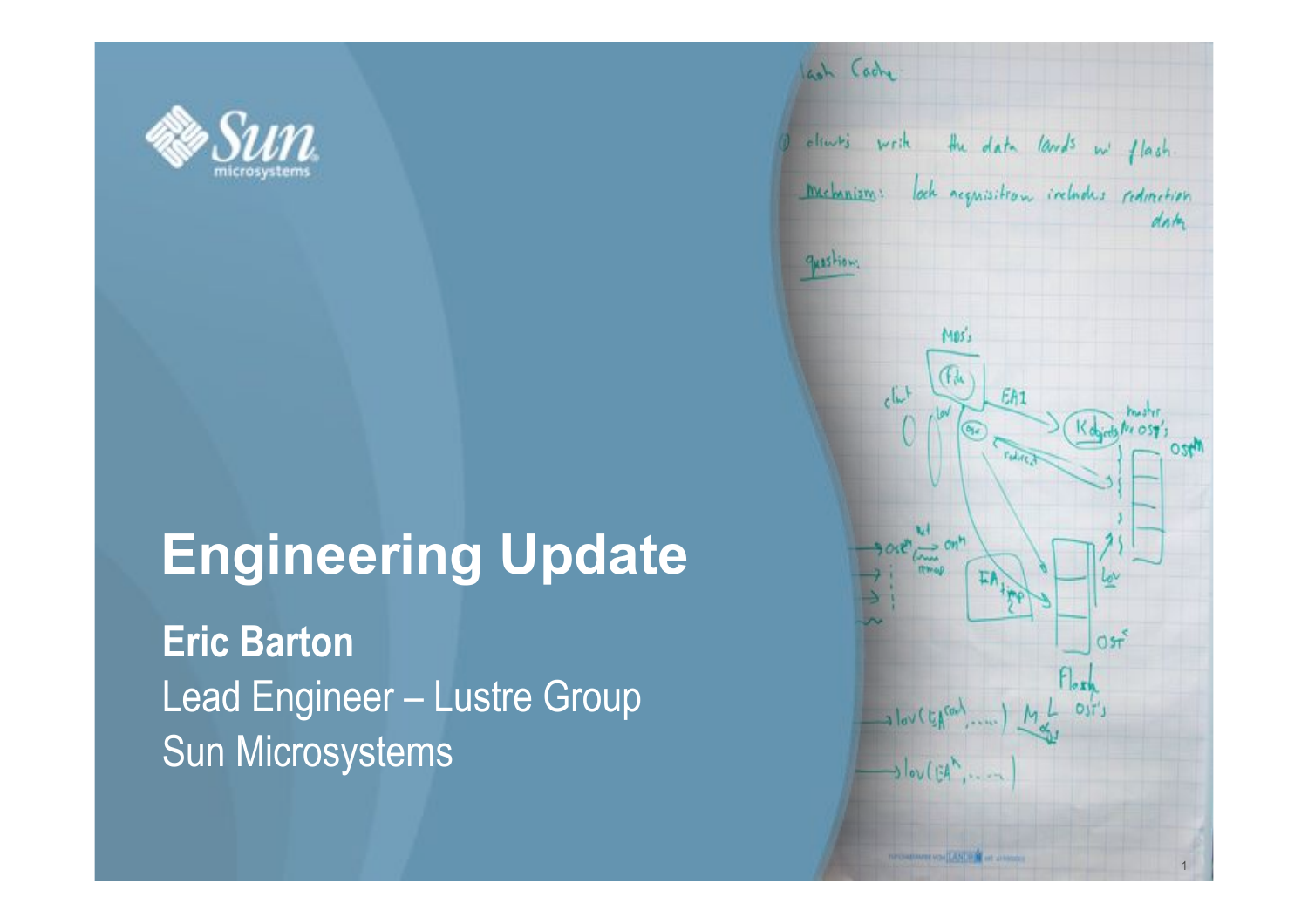

# **Guiding Principals**

- Stability
	- > A technology preview is not a product
- Benchmarking
	- > Evidence based decision making
- Interoperation
	- > It's not optional
- Execution
	- > Deliver the roadmap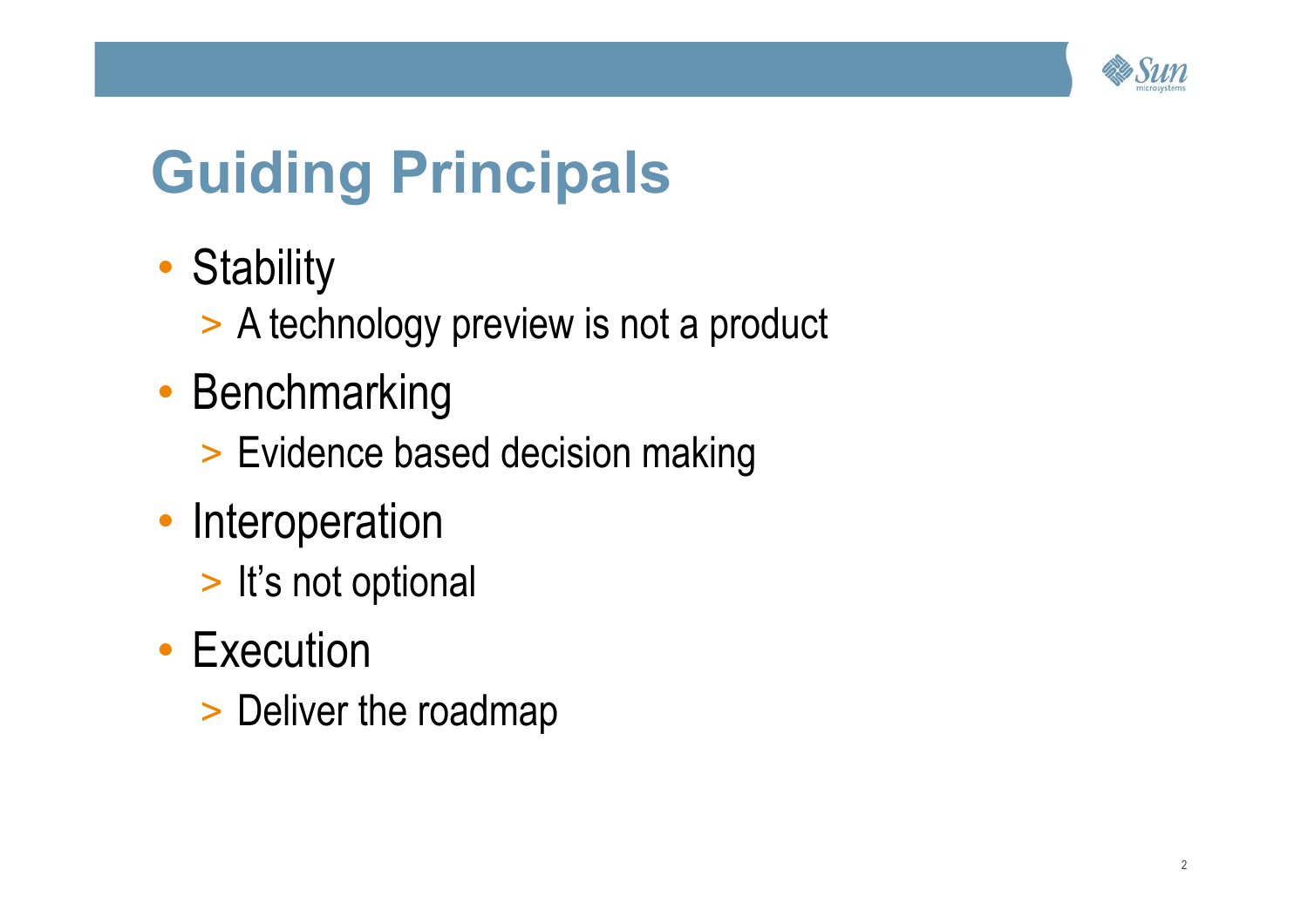

# **Delivering Stability**

- Development Process
	- > From architectural requirements through to code
	- > Release "gate"

### • Restructuring / Refactoring

- > CLIO
- > Porting APIs
- Improved Test Facilities
	- > New test cluster in Broomfield
	- > REP system
	- > Test Automation
	- > We need **YOU!**
- Conservative Feature Rollout
	- > Not until it's ready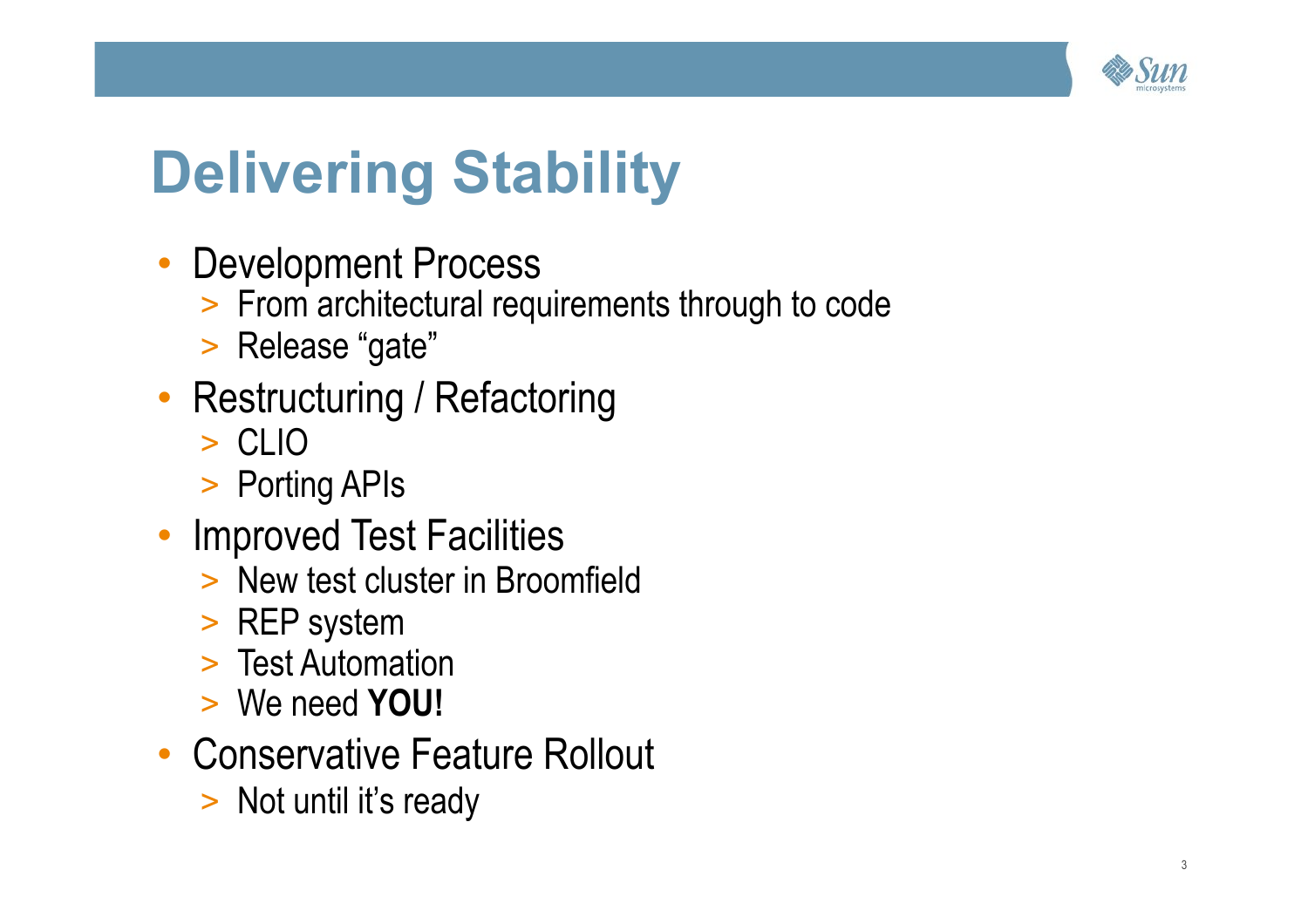

### **Interoperation**

- We hear you!
	- > Site-wide shutdown is unacceptable
	- > Cluster-wide shutdown is unacceptable
	- > Deployment intractable without "version smear"
	- > Different versions may need to interoperate for weeks
- Guarantee
	- > Node-by-node upgrade
	- > Rolling upgrade path always possible
- **Fine Print** 
	- > Arbitrary version interoperation not guaranteed
	- > Possible reduced performance on version mismatch
	- > Node upgrade order may be prescribed
	- > Downgrade may not be supported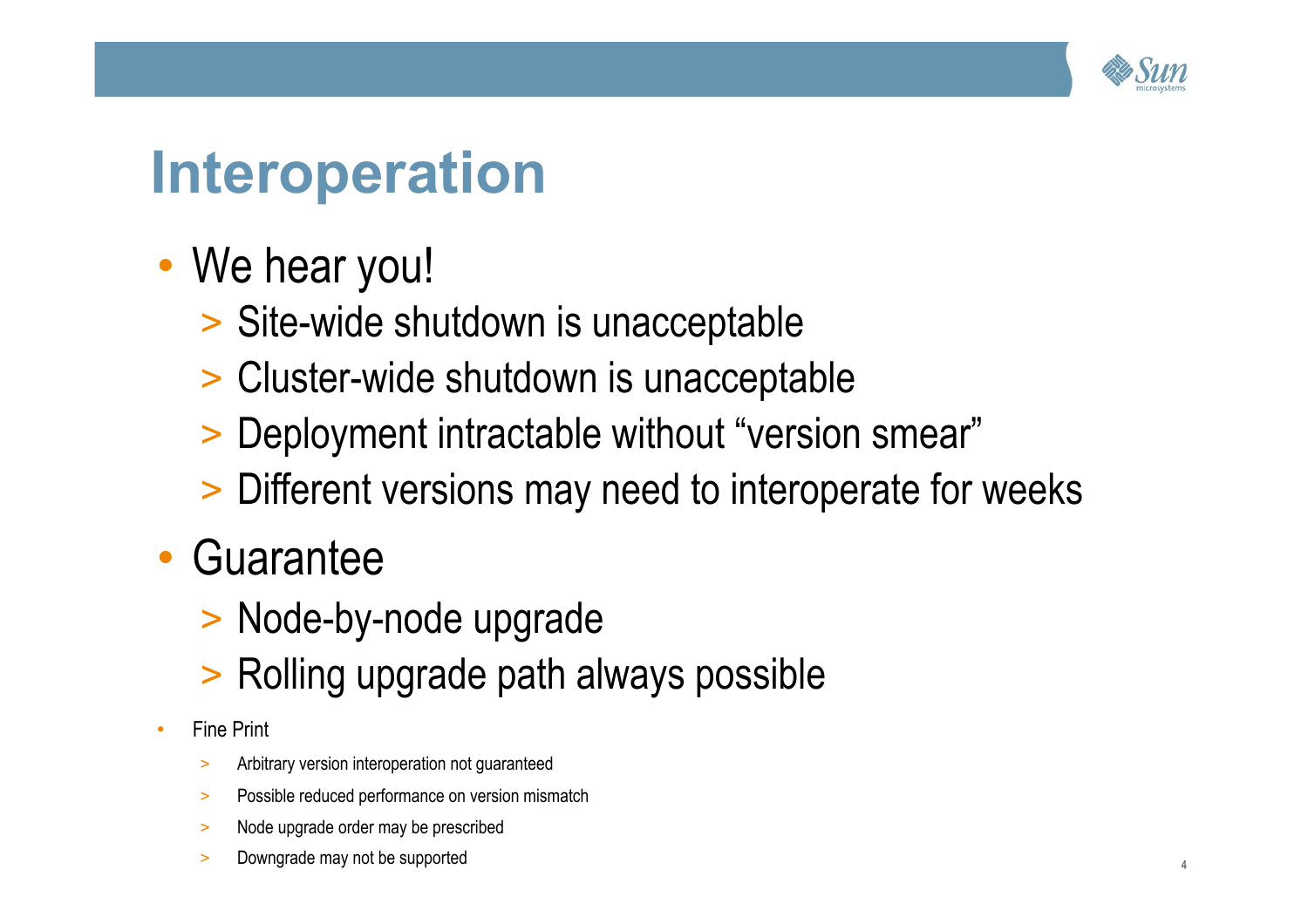

### **Upcoming Releases**  And Release Numbering

- 1.6.5 Imminent
	- > Bug Fixes, Minor improvements
- $\cdot$  1.8 Fall
	- > New Features
		- 2.0 Interoperability
		- Recovery Improvements
- $\cdot$  2.0+ End of Year
	- > Major New Features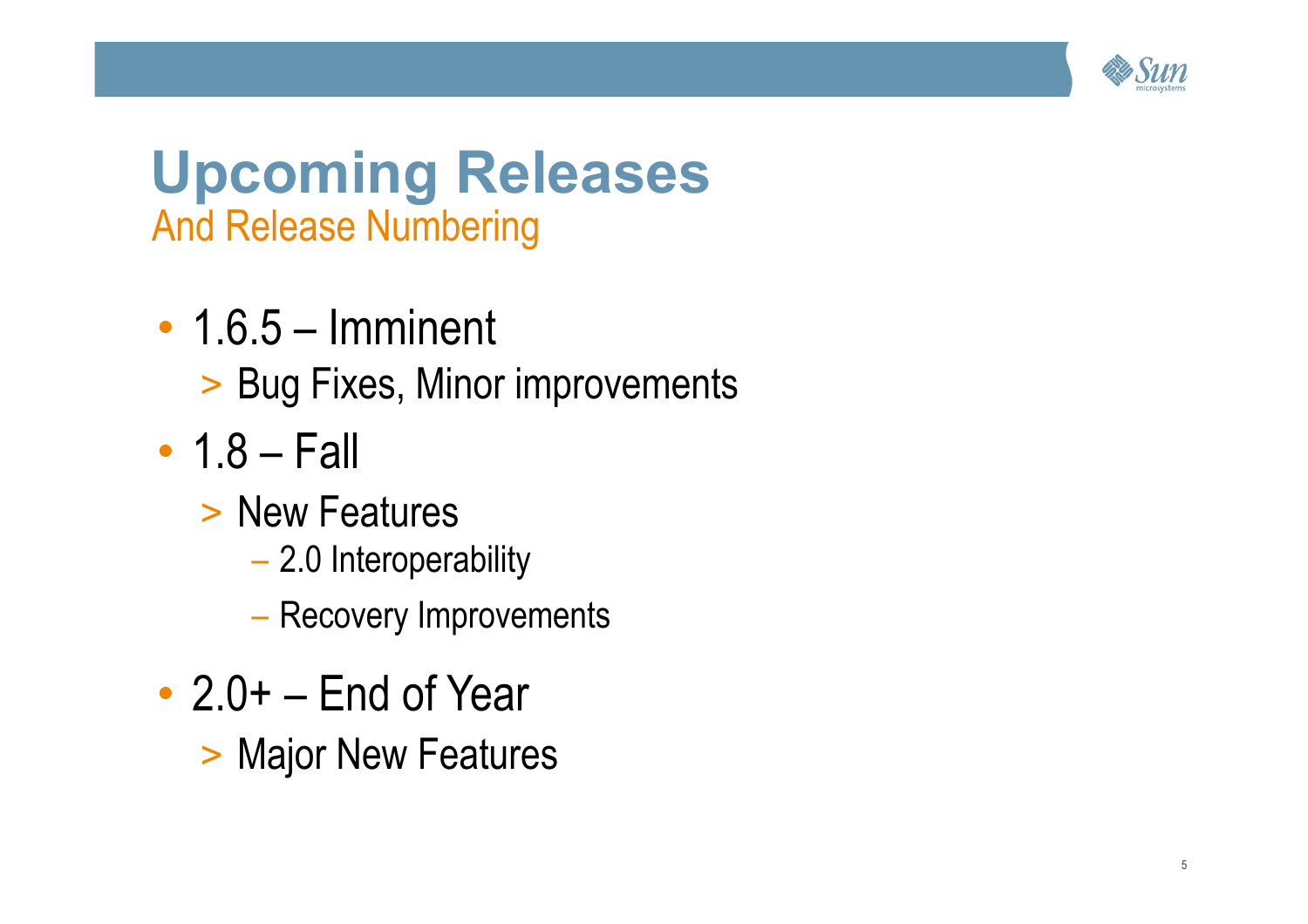

## **Adaptive Timeouts**

- RPC timeout => server death
	- > On a large cluster (10,000s of nodes), extreme server load indistinguishable from death.
	- > Site tunables
- Adaptive Timeouts
	- > Client adapts timeouts to observed service times
	- > Server pre-empts timeouts with "early" replies
	- > Eliminate tunables
	- > Increase responsiveness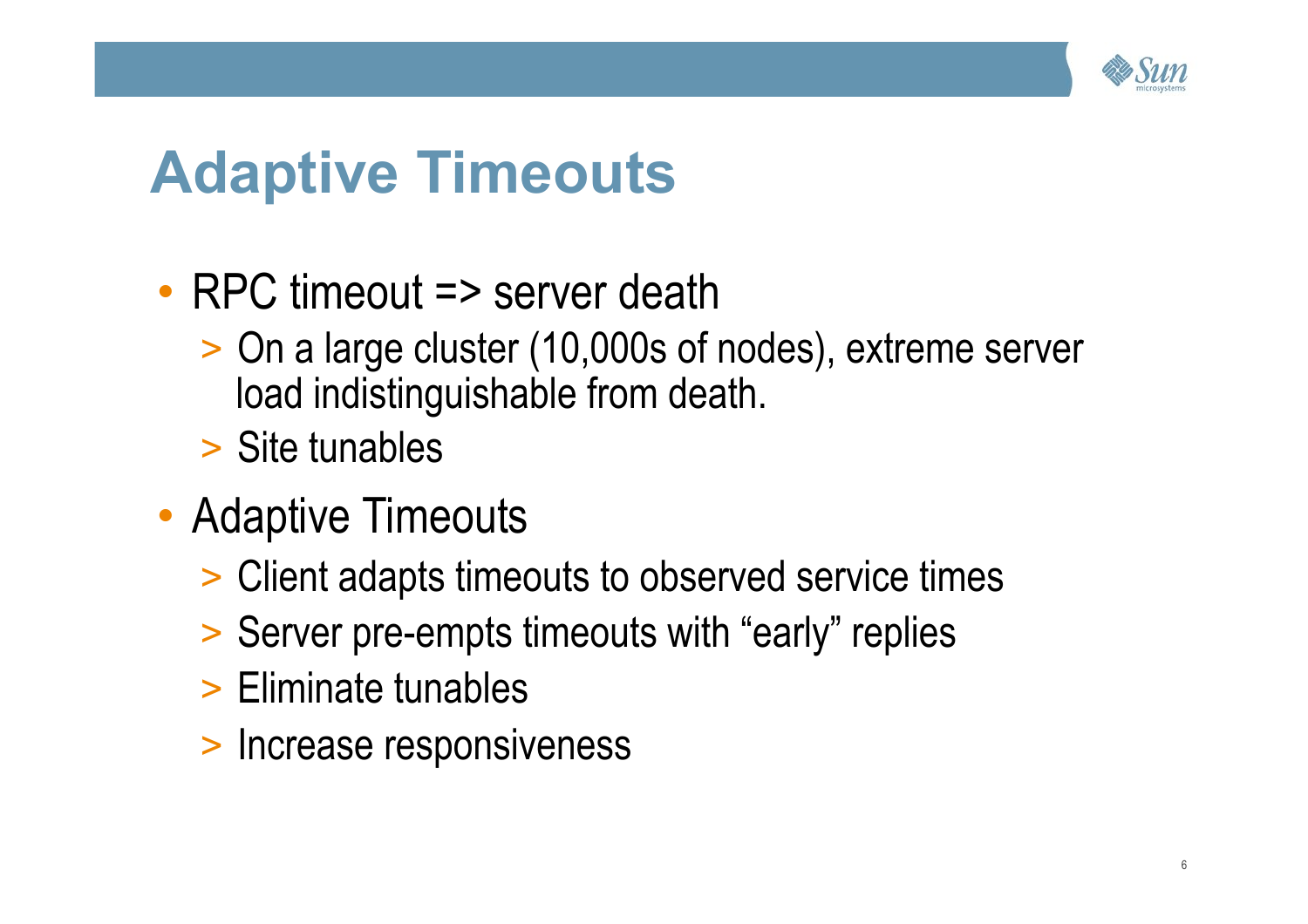

### **Version Based Recovery**  Recovering Uncommitted Client RPCs on Server Restart

- Current recovery
	- > All clients replay in original execution order
	- > Fixed recovery window late clients lose
	- > Transactions after a "gap" lose
- VBR
	- > Recovery transaction checks object version
	- > "Gaps" not fatal
	- > Clients may reconnect late
	- > COS resilience/performance tradeoff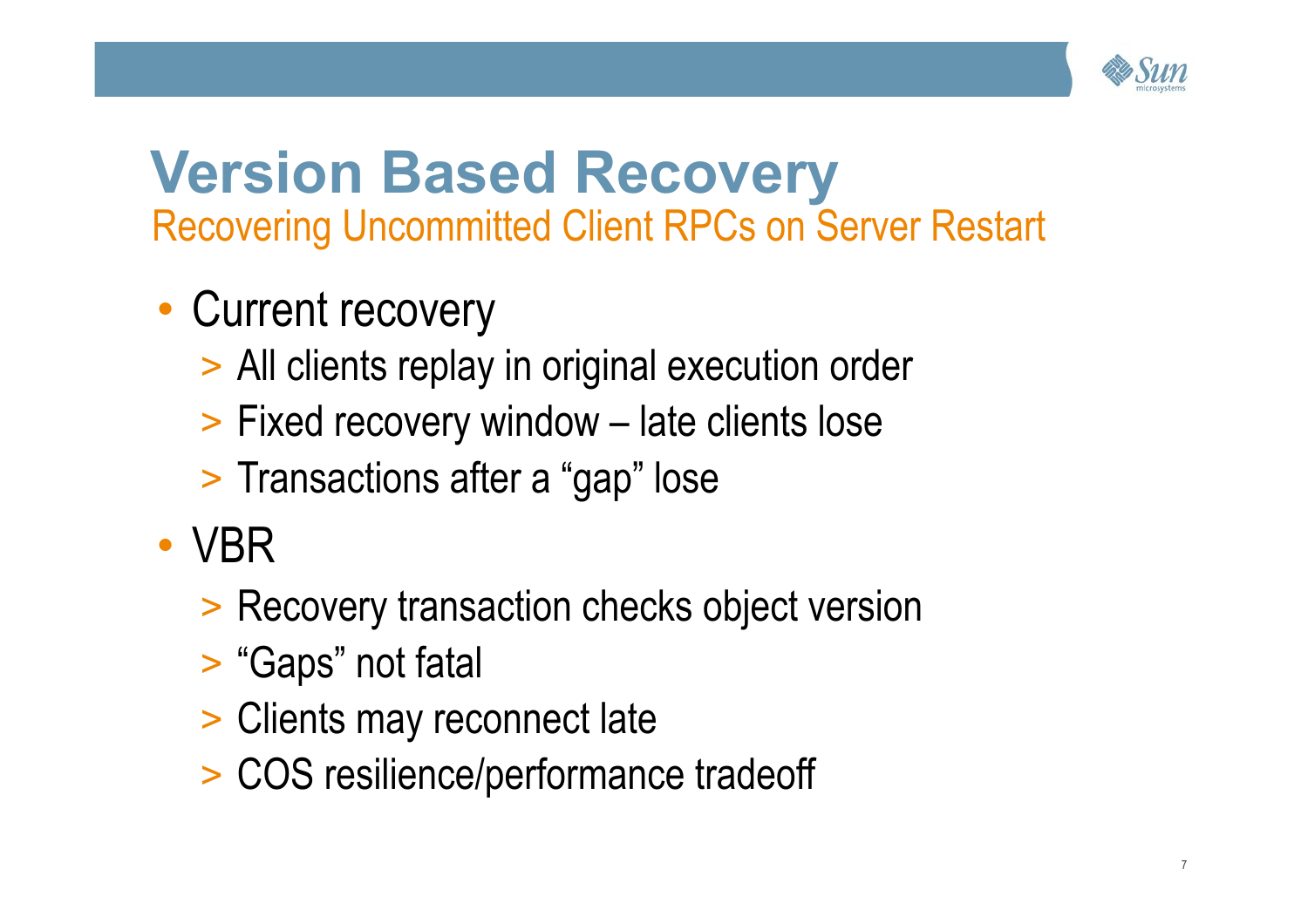

## **ZFS**

- Easier Administration
	- > Pooled storage model
	- > No volume manager
	- > Snapshots
- Immense Capacity
	- > 128-bit file system
- End-to-end data integrity
	- > Copy-on-write, transactional design
	- > Everything checksummed
	- > MD block replication
	- > RAID-Z/Mirroring
	- > Resilvering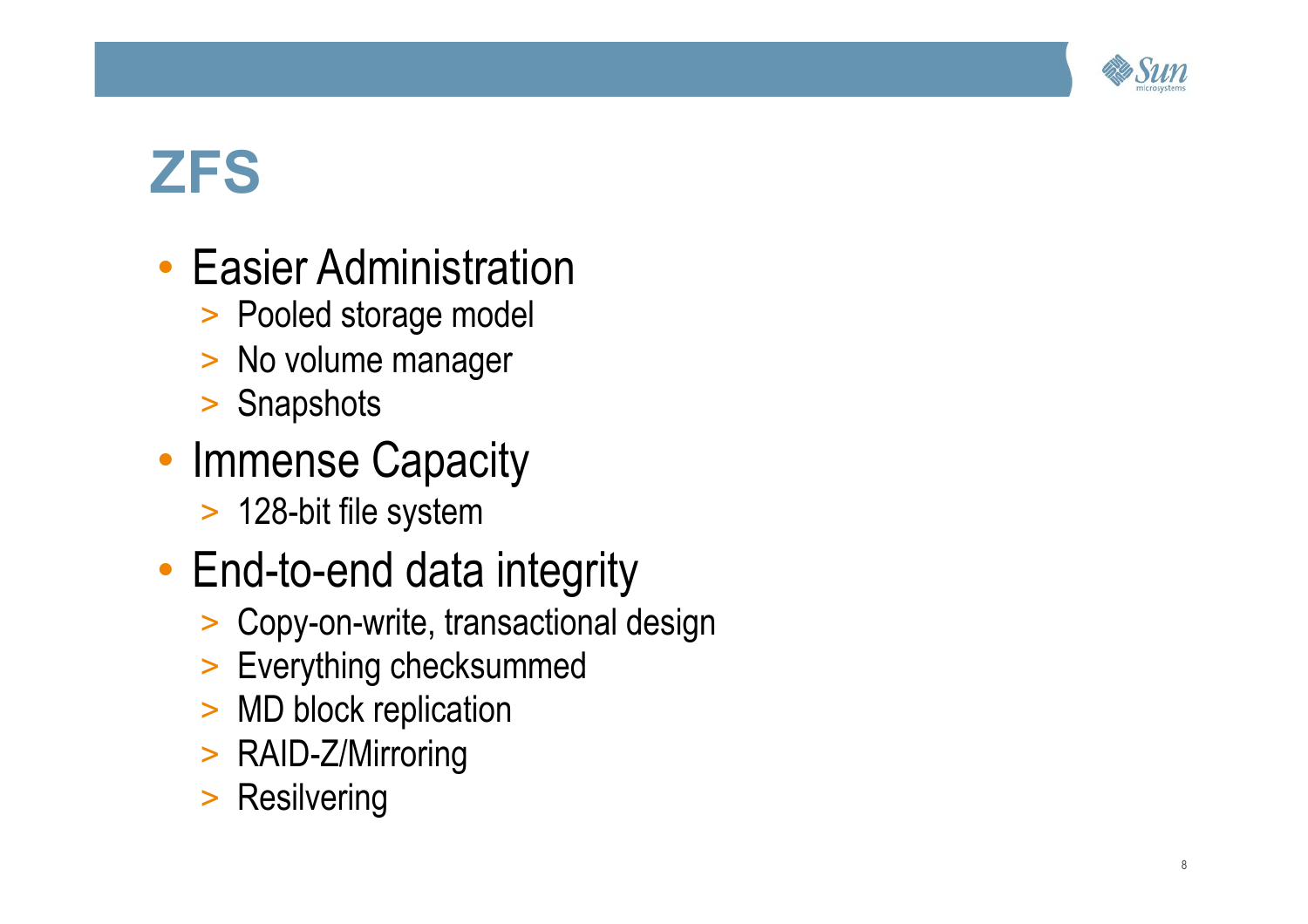

### **Lustre ZFS Performance Today**



#### **Considerable improvement is required but it's doable!**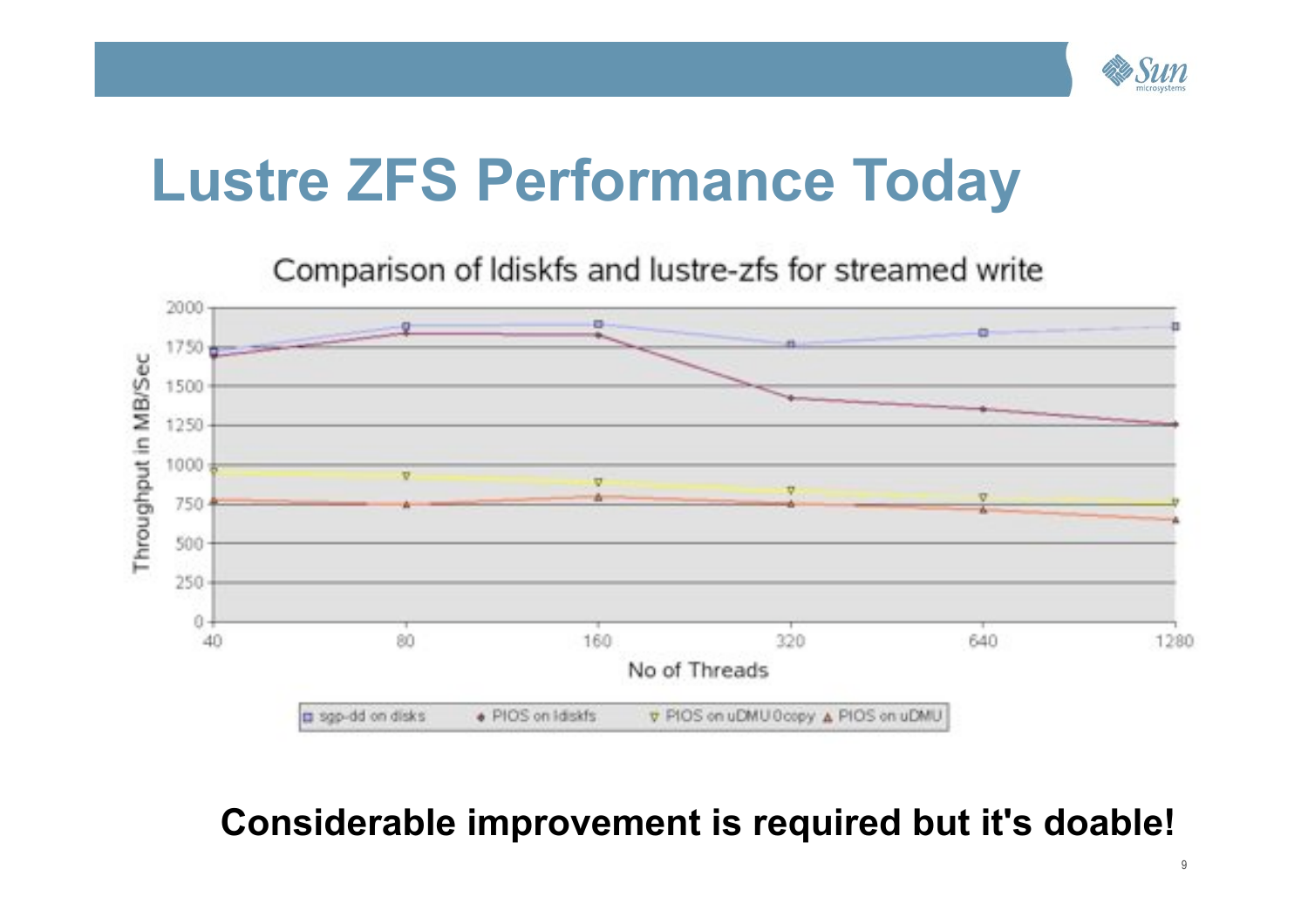

# **Lustre ZFS Performance Today**

**Yesterday**<br>Comparison of Idiskfs and lustre-zfs for streamed write



#### **Considerable improvement is required but it's doable!**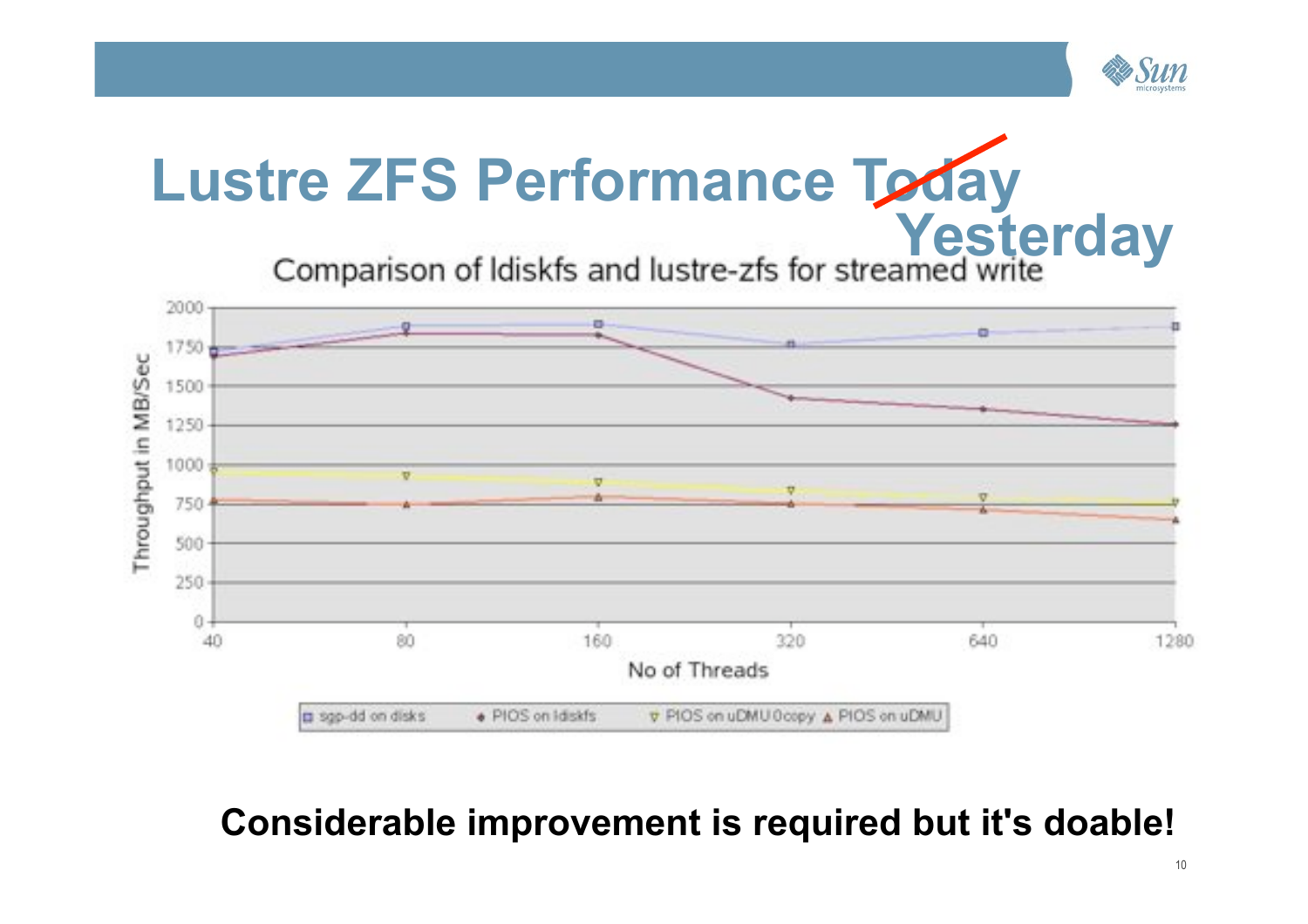

### **Lustre ZFS Performance Today**

Throughput as a function of PIOS threads



 **With Zero Copy (simulated – but it's doable!)**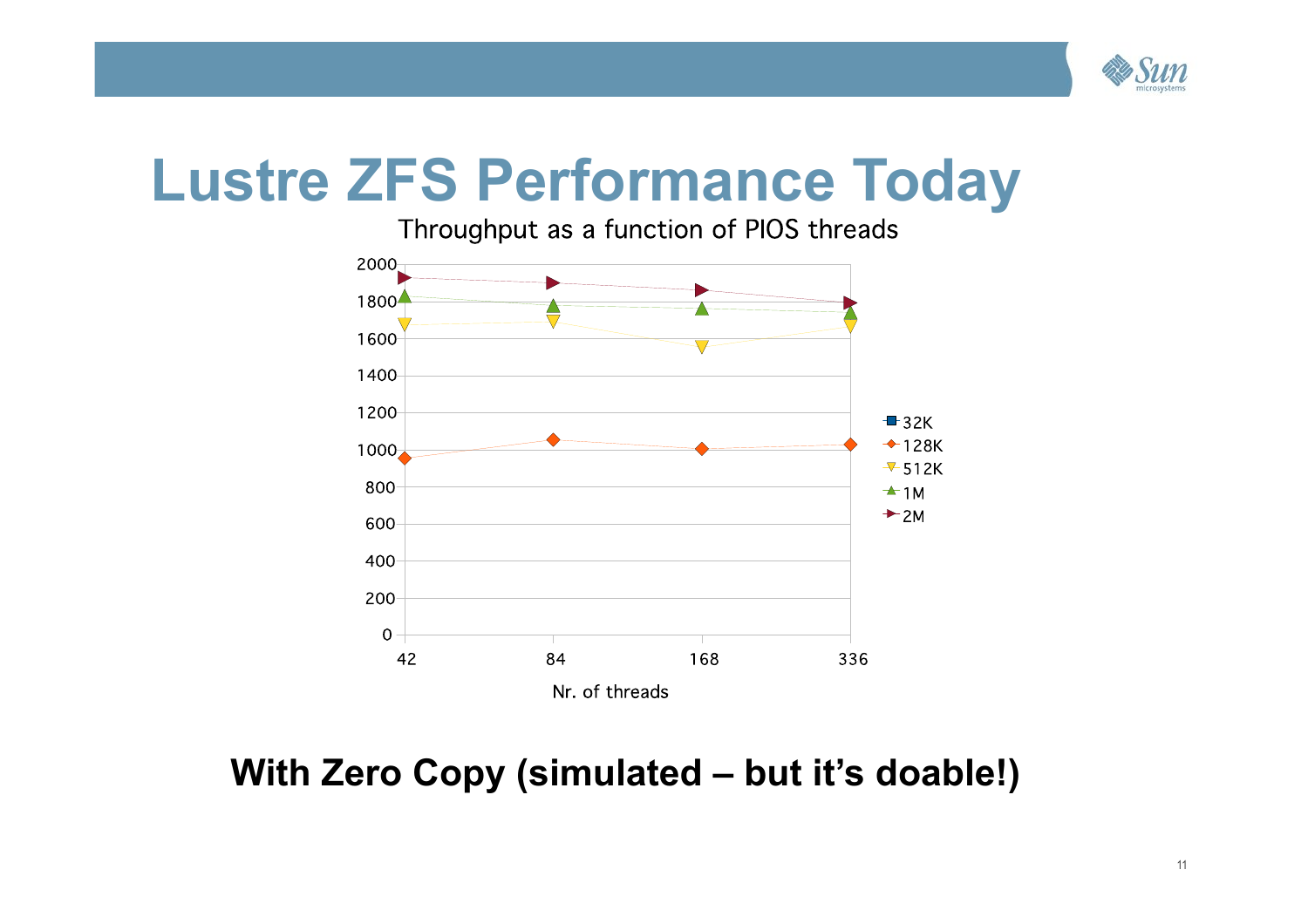

# **ZFS rollout**

- Initial ZFS release
	- > Only for new file systems
	- > Client works with both ldiskfs and ZFS servers
- Later ZFS releases
	- > Online OSS migration via space management tools
		- Add ZFS OSTs
		- "Empty" ldiskfs OSTs
		- Piecemeal or wholesale
	- > Offline MDS migration via conversion utility
	- > Online MDS migration still an open issue
		- CMD
		- ldiskfs EOL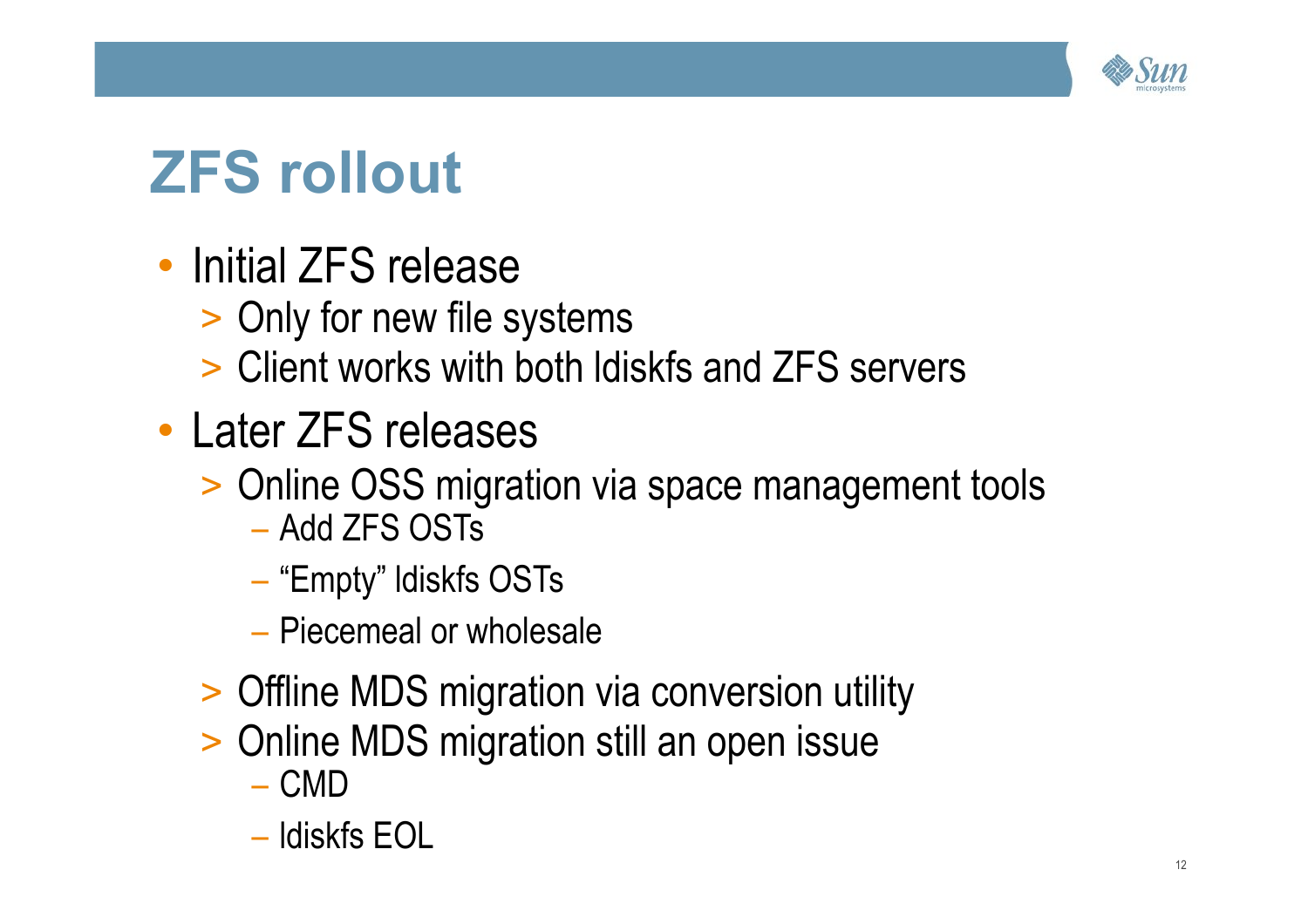

### **Request Visualisation**

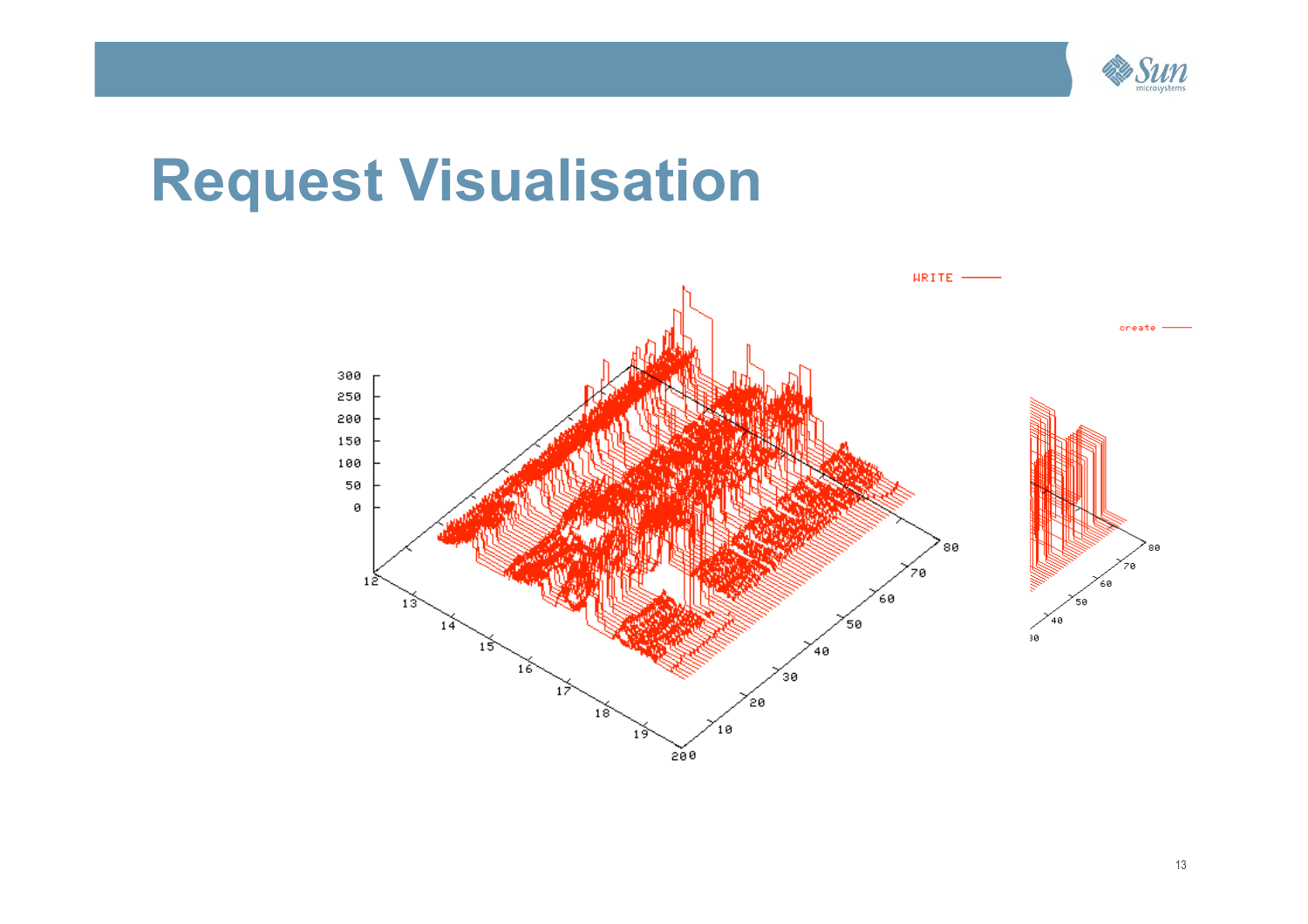

### **Request Visualisation**



14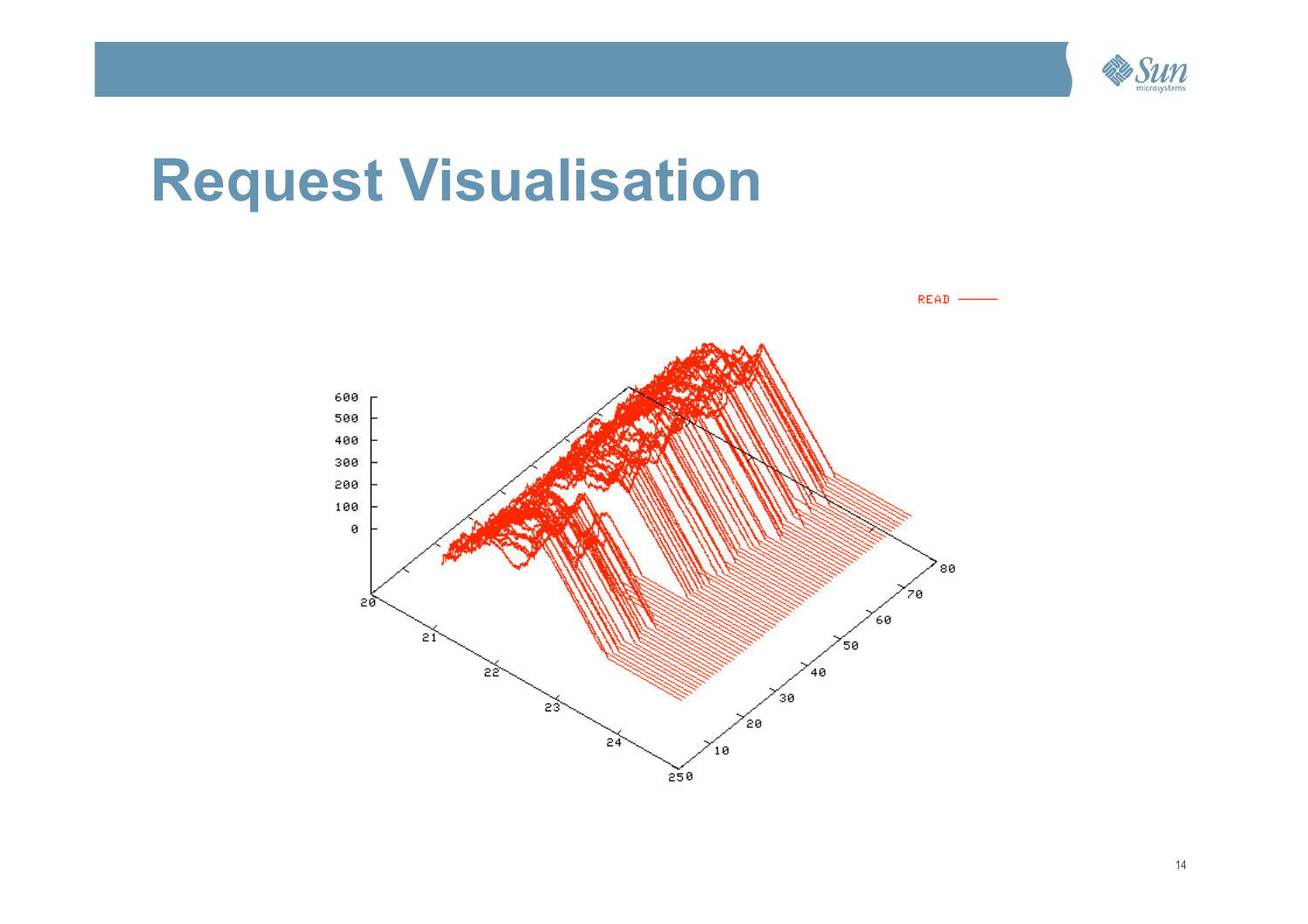

## **Network Request Scheduler**

- Today, requests processed in FIFO order
	- > Only as fair as the network
	- > Over-reliance on disk elevator
- NRS re-orders RPCs on arrival
	- > Enforce fairness
	- > Working set == buffered RPCs not # service threads
	- > Work with block allocator
- Global NRS to coordinate servers

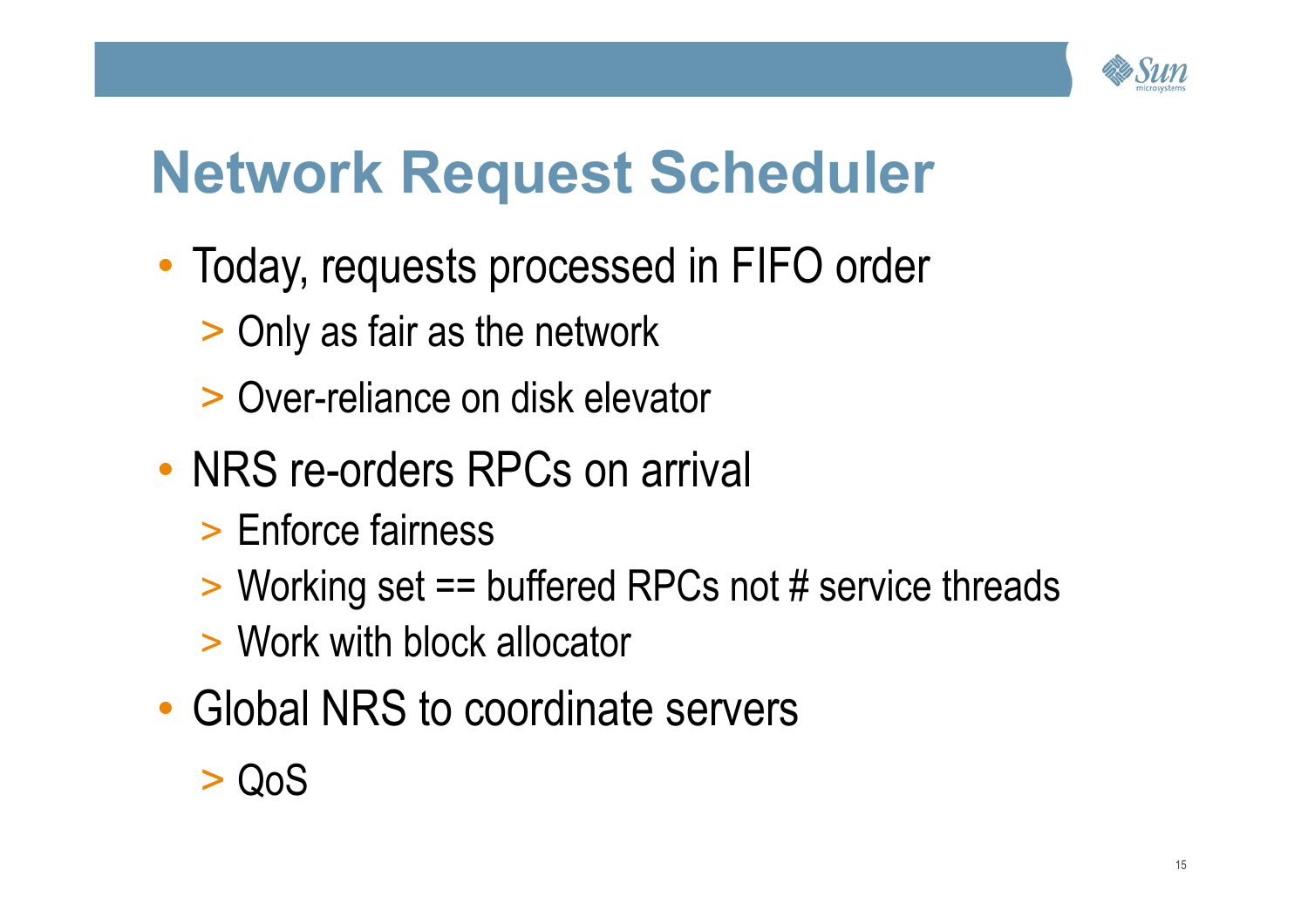

### **Simulator**

- Discrete Event Simulator
	- > Simplicity v. Accuracy
	- > 100K + node simulations
- Component Models
	- > Client
	- > Network
	- > Server side request scheduler
	- > Backend F/S
	- > Disk Elevator
	- > Disk